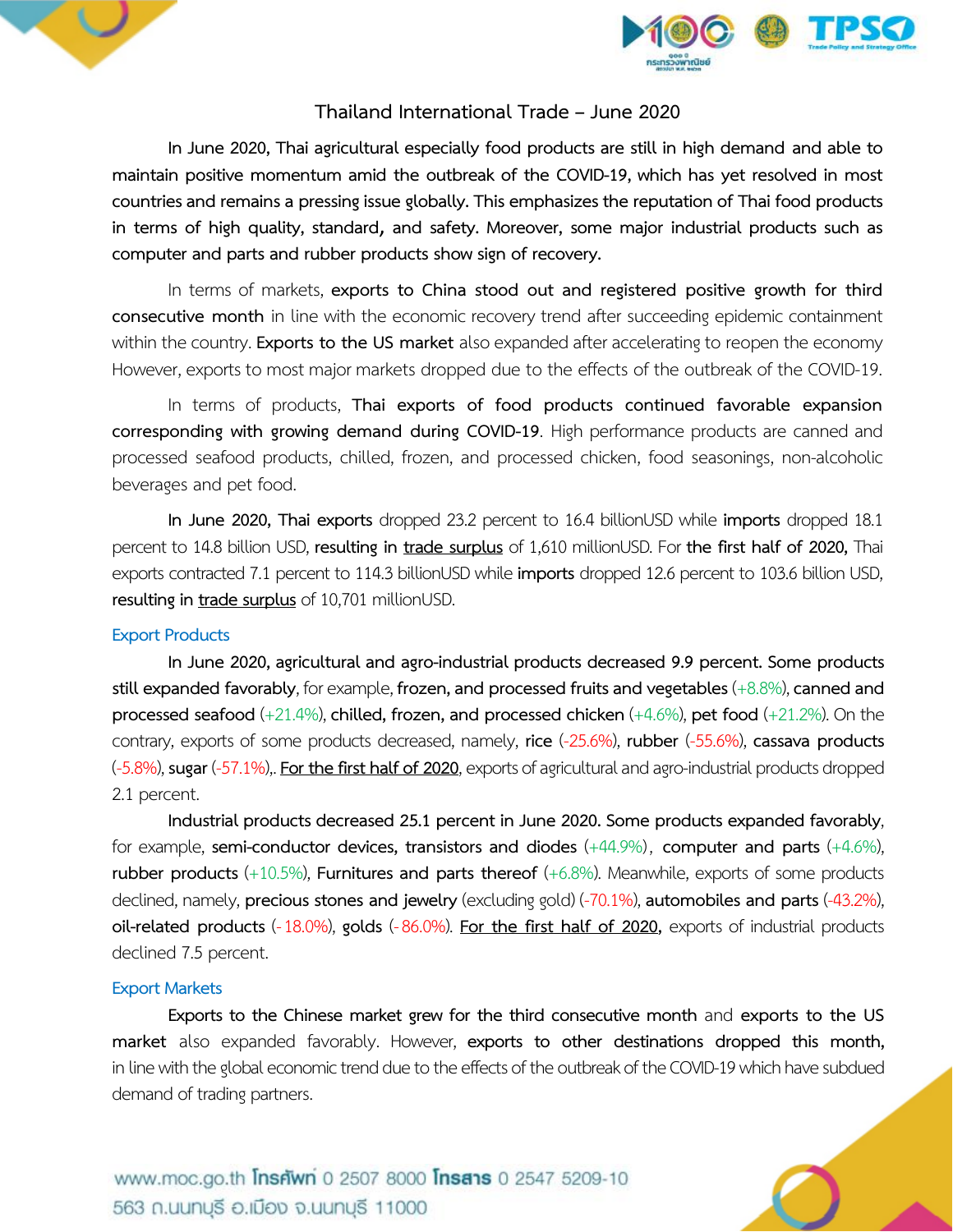



- **Exports to the main markets dropped by 7.9%.** Exports to US markets expanded by 14.5%, while exports to Japan and EU contracted by 21.6% and 22.7% respectively.
- **Exports to high potential markets dropped 23.6%.** Exports to China markets expanded by 12.0%, while exports to ASEAN (5), CLMV and South Asia markets contracted by 38.8%, 17.8% and 59.5% respectively.
- **Exports to emerging markets dropped by 25.8%,** namely, Middle East (-10.4%), Africa (-37.7%), Latin America (-41.8%), Russia and CIS (-27.4%), and exports to Australia declined 22.7%

## **2020 Export Prospects and Promotion Strategies**

The outbreak of the COVID-19 remains pressing challenge and will suppressed Thai exports in the latter half of 2020. Although many Asian countries have shown subsequent recovery from the outbreak, the second wave of COVID-19 could pose a downside risk to the economies. Moreover, geopolitics between major powers cause policy uncertainty and exacerbate global economic slowdown. Lastly, Baht appreciation can weaken Thailand's price competitiveness and reduce export revenue in baht terms

**Looking forward, Thai exports in the second half of 2020 will likely improve** supported by **1) a partial recovery of international logistics** both in air cargo and container port. Also, Thailand and neighboring countries have begun to reopen major border checkpoints and nearly return to full operation. 2) **a number of government policy and stimulus responses to COVID-19 in many countries raise hope for gradual demand recovery**. **3) oil demand recovery after easing lockdown restrictions,** however, concerns over a second wave of COVID-19 would soften oil demand, resulting in declining oil prices. Lastly, exports to the Chinese market have expanded according to the economic recovery trend after successful pandemic containment. At the same time, the acceleration of reopening the US economyalso supports Thai exports to this market.

For the export promotion in the second half of 2020, the Department of International Trade Promotion will expedite supportive measures for SMEs affected by the COVID-19 under the SMEs' Pro-active program, namely, financial support to attend the international trade fairs and activities to strengthen business opportunities and networking.

---------------------------------------------------



Trade Policy and Strategy Office 23 July 2020

www.moc.go.th **Insnwn** 0 2507 8000 **Insans** 0 2547 5209-10 563 ก.นนทบุรี อ.เมือง จ.นนทบุรี 11000